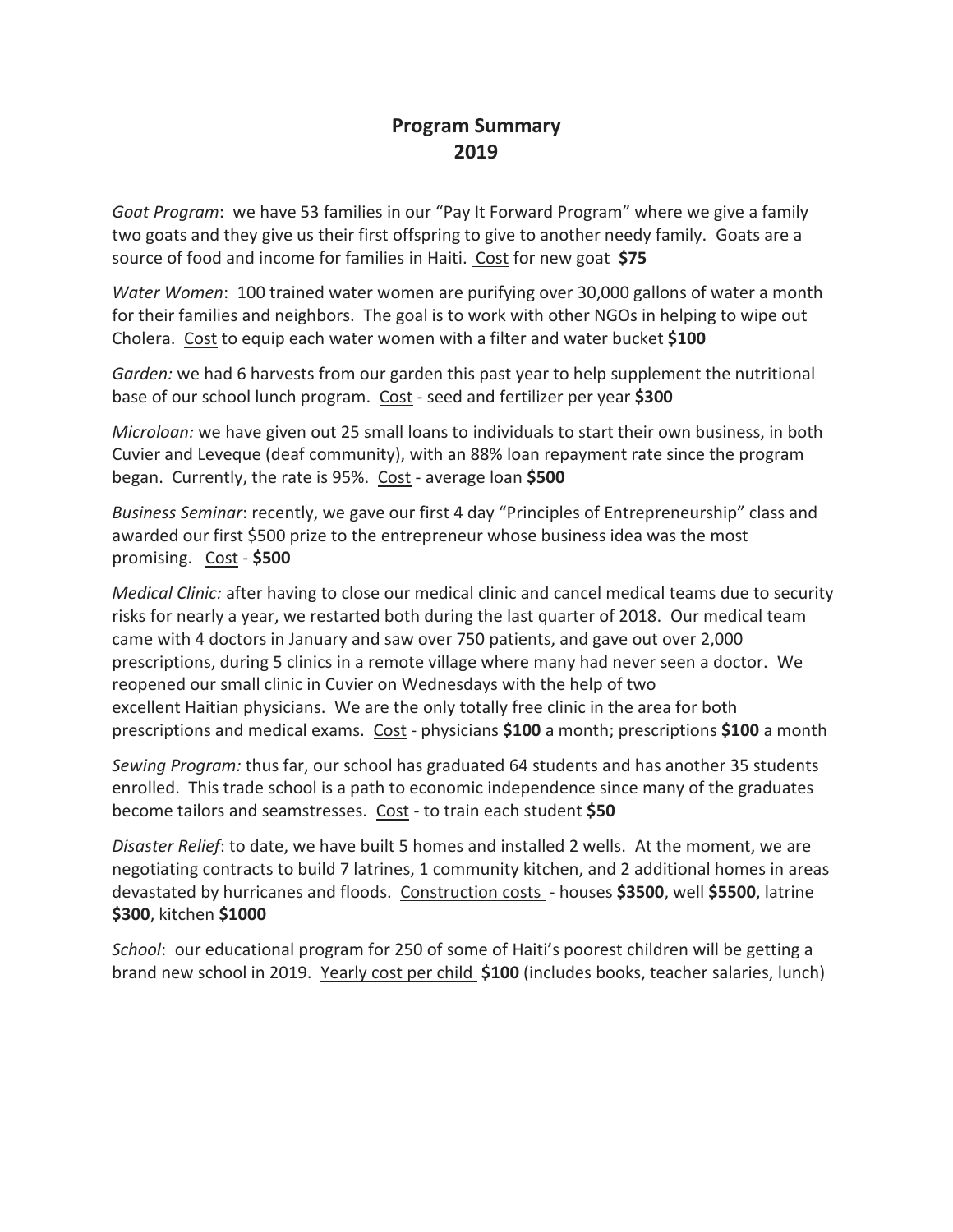The Sisters of Charity have been in Haiti since 2011. Initially, Sr. Dianne and Sr. Janet lived with 3 Maryknoll Sisters in LaTremblay. Several years later, the Maryknoll Sisters closed their ministry in Haiti, Sr. Janet moved to Jacmel and Dawn Colapietro, Seton Associate joined Sr. Dianne in 2014.

Since 2014, Sr. Dianne and Dawn have expanded the original focus of the ministry in Cuvier and with a focus on medical services, to now include 8 different programs in 4 different locations.

*A Christmas Miracle in a Small Village in Haiti*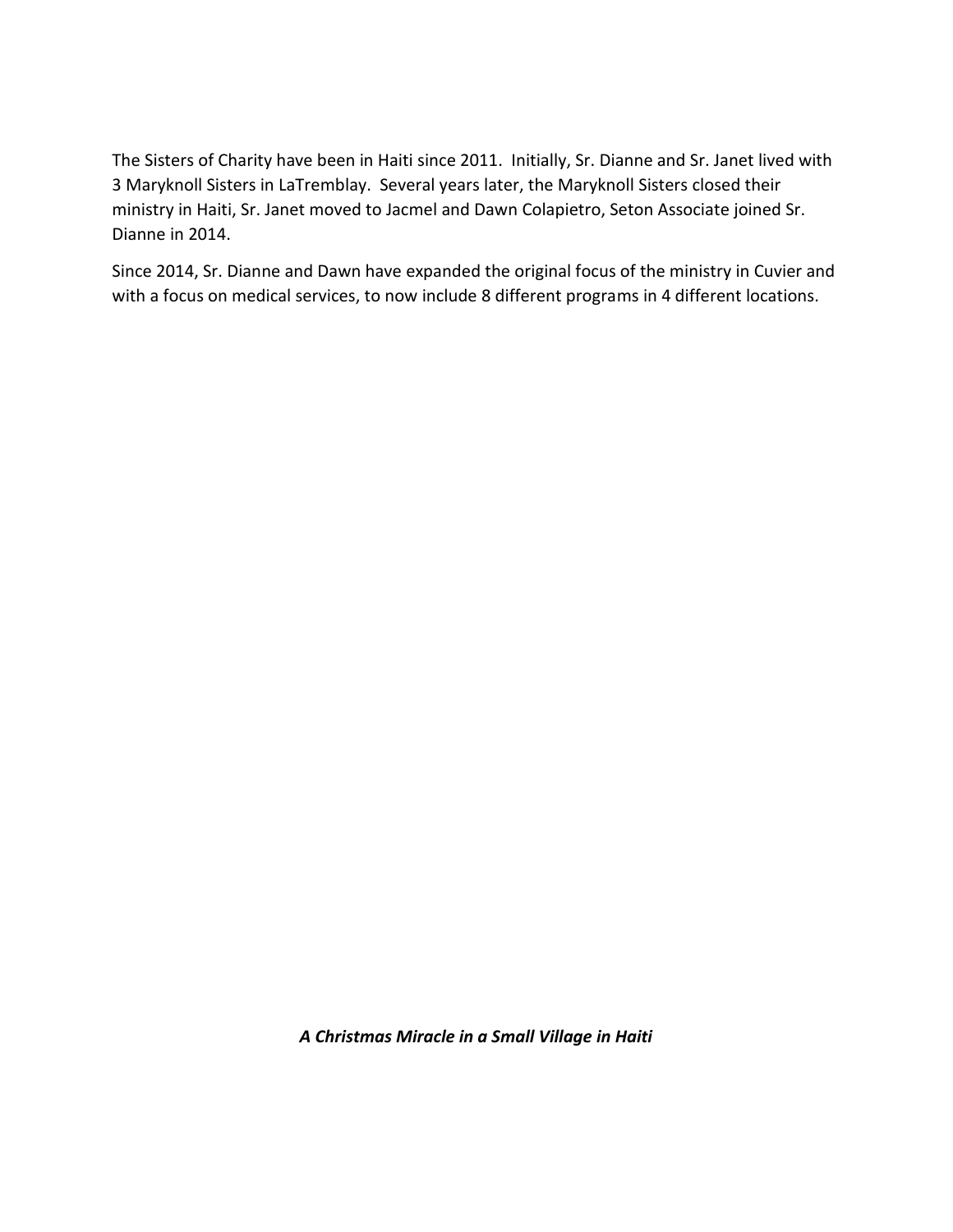Seven years ago, Pastor Jordany our primary ministry partner and the community's leader in Cuvier where we have most of our programs, started a grammar school for 12 children. Their parents were too poor to pay for the school uniforms and black shoes that all children are mandated to wear even in the government schools. Over the years, the school has grown. Today, it has more than 250 children on their roster. But, this school is different. Though there is no mandatory dress code, each child is given a t-shirt with our logo on it; jeans and sneakers are the norm. Parents can walk their kids to school and not pay a taxi to take them somewhere outside the village for their education. And, the children are given a hot lunch, which for many, is their only meal of the day.

In Haiti, only about half of the children go to school. We are so pleased that those children from Cuvier, who were destined to be illiterate, found their way to us. And, unlike the public school, we accept children independent of ability or age. We have teenagers in 5th grade and others who have neurological problems with limited academic ability. At this school, all are welcome. And, there is no charge.

But these children have had to share their school with goats, chickens, and ducks. The building's roof leaks when it rains. There are no walls in between the classrooms where the noise level can be deafening. There are no desks. The children have to do schoolwork on their laps as they sit on makeshift benches. There is one blackboard and the Math teacher usually monopolizes it.

Sr. Dianne has long dreamed of building Pastor Jordany a new school. Given an estimated cost of up to \$200,000 - a grant was the only option. Food for the Poor was the most likely choice for such a funding request, so an application was submitted towards the end of 2016,

Over the last 2 plus years, Food for the Poor has gone through 3 national directors in Haiti all of whom guaranteed us a school. More than once we were told that construction would begin immediately only to be disappointed. Something had to shift. Finally, Sr. Dianne and I made a direct appeal to the corporate office in Florida. That was the game changer.

Within several months, we were told that not only were we approved for a new school in Cuvier, but the money was raised and sitting in a bank with our name on it. All we had to do was sign the paperwork. We thought we were home free. Not exactly.

How the world operates in Haiti is totally different than how things function back in the States. This became crystal clear when trying to negotiate the terms of a contractual agreement between